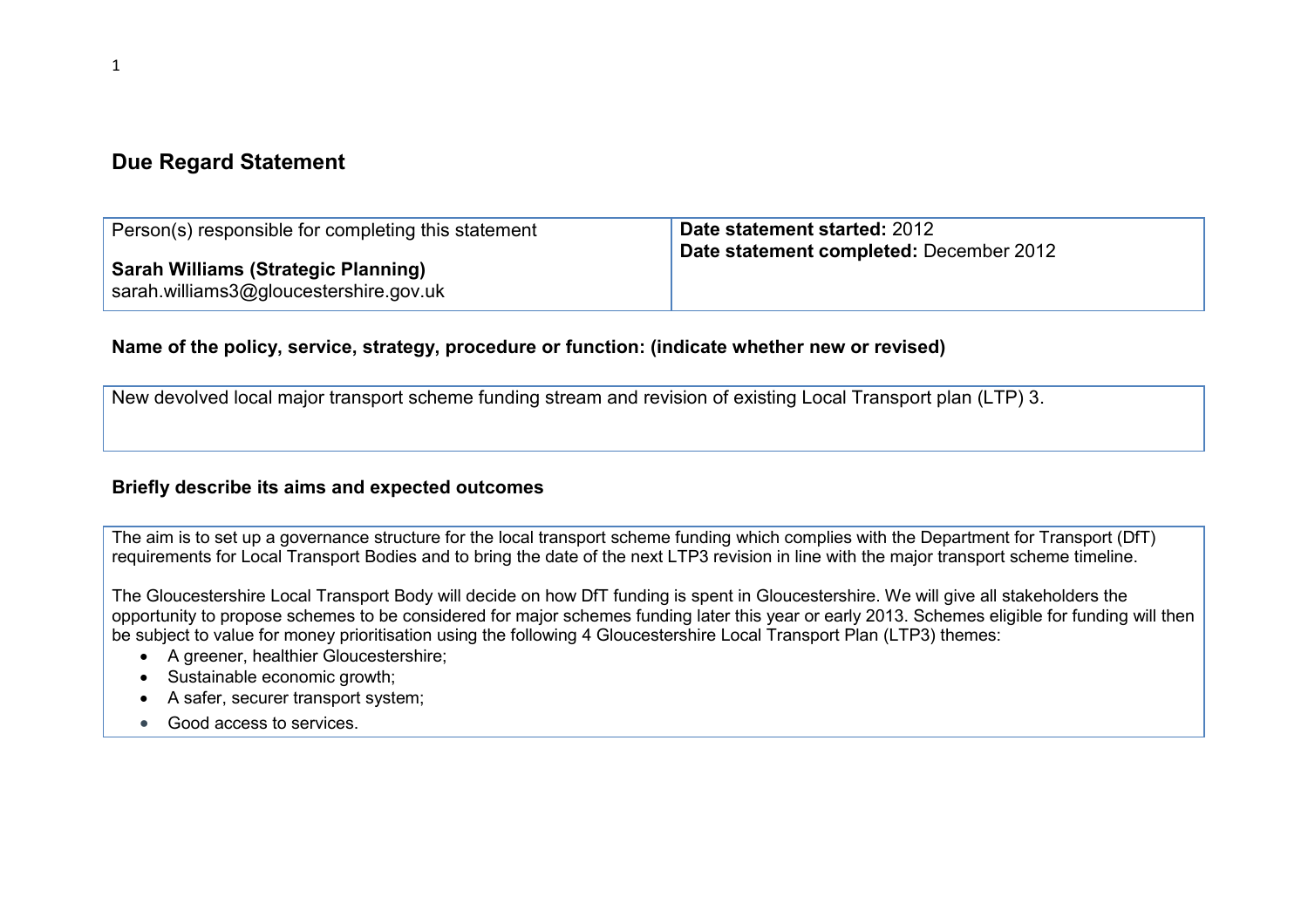## Gathering the evidence base

List the main sources of data, research and other sources of evidence, including full references, used to determine the impact of your work on each of the protected groups. If there are gaps in evidence, state what you will do to close them in the Action plan at the end of this document.

|                   | Service user data<br>(if applicable)<br>If service user data is not available, use the action<br>plan below to identify how service user data will<br>be collated in the future.                                                           | <b>Other</b><br>(for example, local demographic data, research, ONS,<br>partner data, officer knowledge)                                                                                                                                                                                                                                                                                                                                                                                                                                                                                                                                                                           |
|-------------------|--------------------------------------------------------------------------------------------------------------------------------------------------------------------------------------------------------------------------------------------|------------------------------------------------------------------------------------------------------------------------------------------------------------------------------------------------------------------------------------------------------------------------------------------------------------------------------------------------------------------------------------------------------------------------------------------------------------------------------------------------------------------------------------------------------------------------------------------------------------------------------------------------------------------------------------|
| All               | No impact can currently be assessed. This report only<br>refers to the setting up of the Local Transport Body. Once<br>a decision to fund specific schemes is made, the impacts<br>of this scheme on all equality groups will be assessed. | The requirements for the assessment and scheme prioritisation<br>process described above are a requirement for funding from the<br>DfT, as is set out in the following DfT publications:<br>The Government consultation paper on Devolving Local Major<br>Transport Schemes published in January 2012 can be found here:<br>http://www.dft.gov.uk/news/statements/grenning-20120131/. A<br>summary of the responses to the consultation can be found here:<br>http://www.dft.gov.uk/consultations/dft-2012-04/. In September<br>2012 the Department for Transport (DfT) published firm proposals<br>which can be found here: http://www.dft.gov.uk/consultations/dft-<br>2012-04/. |
| Age               |                                                                                                                                                                                                                                            |                                                                                                                                                                                                                                                                                                                                                                                                                                                                                                                                                                                                                                                                                    |
| <b>Disability</b> |                                                                                                                                                                                                                                            |                                                                                                                                                                                                                                                                                                                                                                                                                                                                                                                                                                                                                                                                                    |
| <b>Sex</b>        |                                                                                                                                                                                                                                            |                                                                                                                                                                                                                                                                                                                                                                                                                                                                                                                                                                                                                                                                                    |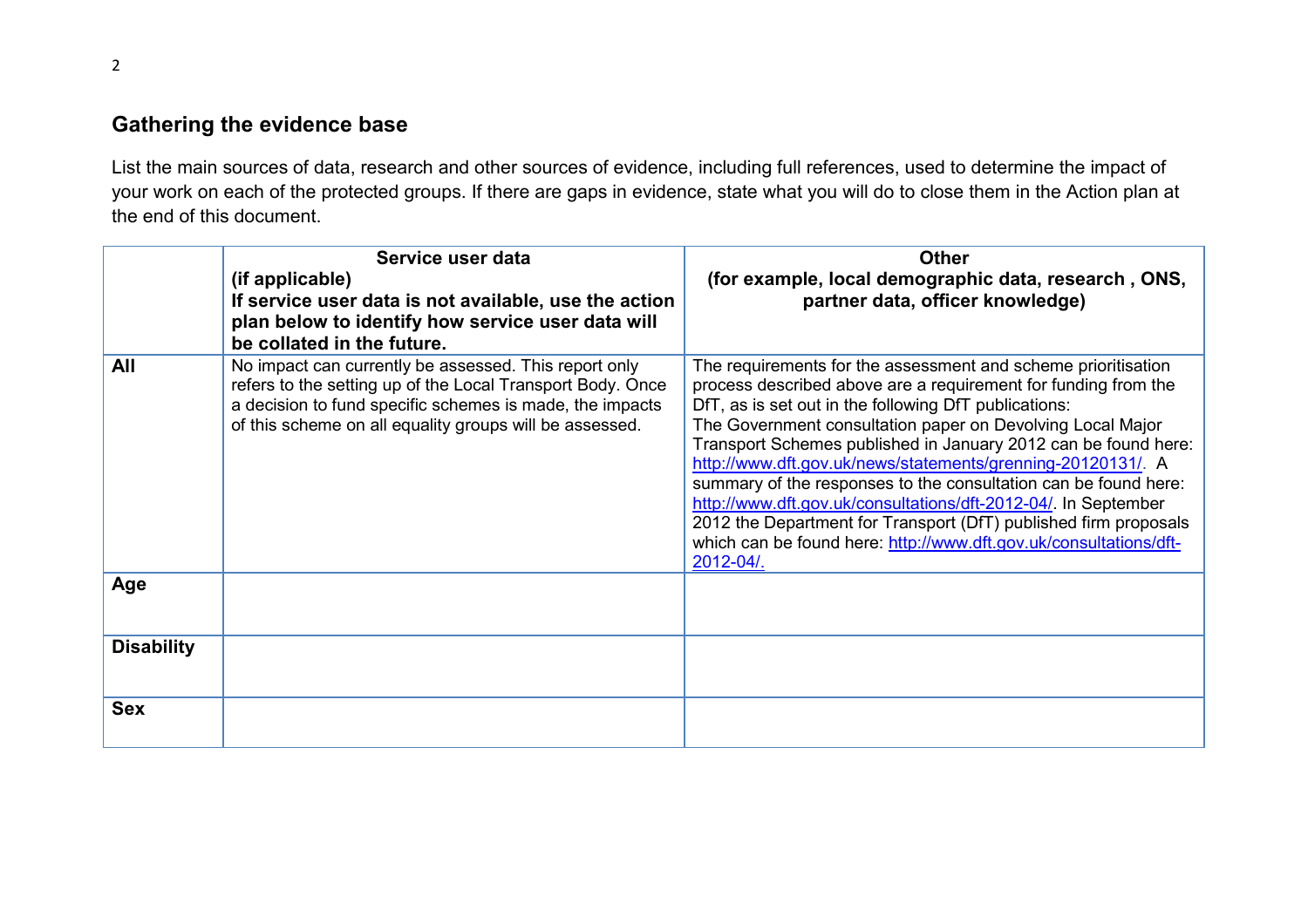| Race<br>(including<br>Gypsy &<br>Traveller)   |  |
|-----------------------------------------------|--|
| Gender<br>reassignm<br>ent                    |  |
| <b>Marriage &amp;</b><br>civil<br>partnership |  |
| <b>Pregnancy</b><br>& maternity               |  |
| <b>Religion or</b><br><b>Belief</b>           |  |
| <b>Sexual</b><br><b>Orientation</b>           |  |

|     | Workforce data<br>If employees are affected by your 'project' please outline the profile of the workforce affected below. |
|-----|---------------------------------------------------------------------------------------------------------------------------|
| All | N/A                                                                                                                       |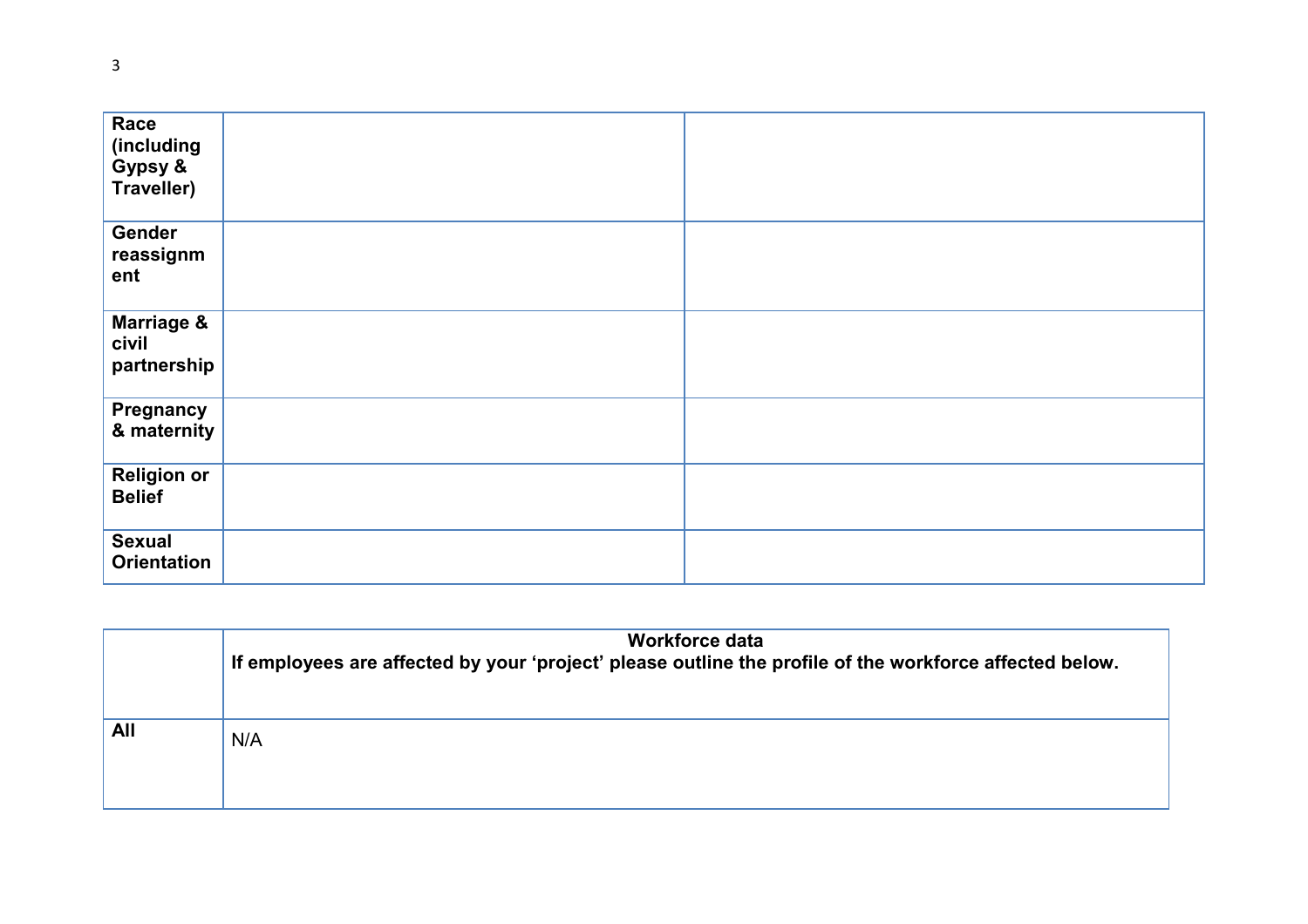| Age                                                |  |
|----------------------------------------------------|--|
| <b>Disability</b>                                  |  |
| <b>Sex</b>                                         |  |
| Race<br>(including<br>Gypsy &<br><b>Traveller)</b> |  |
| Gender<br>reassignm<br>ent                         |  |
| <b>Marriage &amp;</b><br>civil<br>partnership      |  |
| <b>Pregnancy</b><br>& maternity                    |  |
| <b>Religion or</b><br><b>Belief</b>                |  |
| <b>Sexual</b><br><b>Orientation</b>                |  |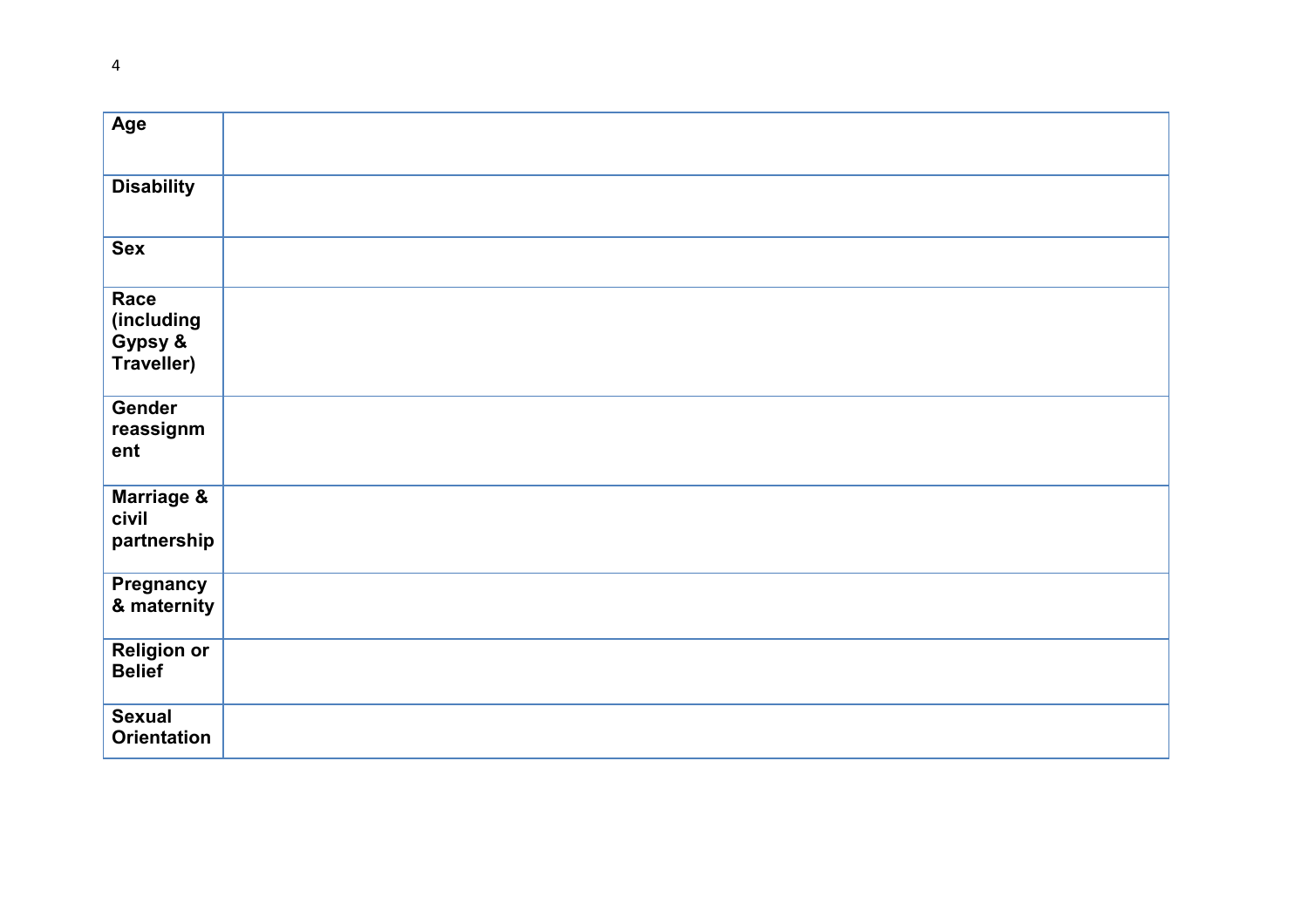#### Consultation and engagement

List all types of consultation that has taken place during the development of this activity. Include on-line consultations, events, meetings with stakeholders, community events, employee consultation exercises etc

The Gloucestershire Local Transport Body will decide on how DfT funding is spent in Gloucestershire and GCC will be responsible for the sponsorship, development and delivery of schemes, as it is under the current system.

Consultations are being undertaken by GCC with regard to:-

- 'Eligibility Criteria'; what constitutes a major scheme?
- 'Call for Schemes'; a call for the public and prospective scheme promoters to put forward schemes that fit the eligibility criteria.
- 'Assurance Framework'; guidance on how the LTB will operate.
- An information event is also being held for stakeholders regarding the 'Call for Schemes'.
- Officers will be attending the Member's Marketplace in January 2013.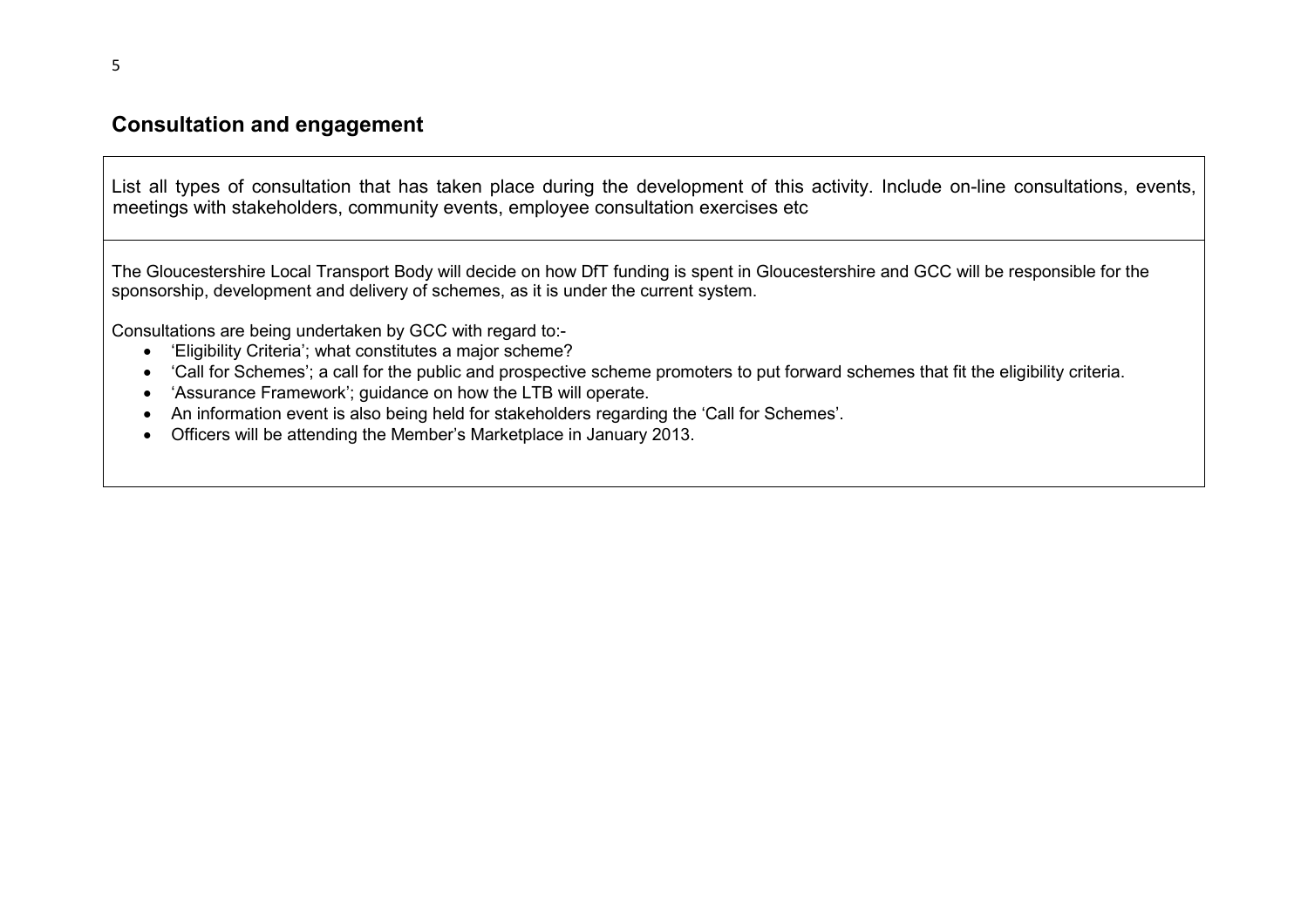## Equality analysis: What the evidence shows

Considering the evidence and engagement activity you listed above, please summarise the impact of your work. Consider whether the evidence shows potential for differential impact, if so state whether adverse or positive and for which groups. In the next section you will be required to document how you will mitigate any negative impacts. Useful questions to consider:

Do policy outcomes and service take-up differ between people with different protected characteristics?

What are the key findings of your engagement?

If there is a greater impact on one group, is that consistent with the policy aims?

If the policy has negative impacts on people with particular characteristics, what steps can be taken to mitigate these effects?

Does any part of the policy discriminate unlawfully?

Will the policy deliver practical benefits for certain groups?

Does the policy miss opportunities to advance equality of opportunity and foster good relations?

Do other policies need to change to enable this policy to be effective?

What are the impacts to the workforce?

Briefly outline your main findings that relate to the Council's commitment to: Eliminate discrimination (consider potential for indirect discrimination) Advance equality of opportunity Promote good relations. This can include challenges and opportunities.

Note: If you are assessing a number of options, you should consider the opportunities and challenges of EACH option.

| <b>Protected group</b> | <b>Challenge or opportunity</b>                                                                                                                                                                                                         |
|------------------------|-----------------------------------------------------------------------------------------------------------------------------------------------------------------------------------------------------------------------------------------|
| <b>All</b>             | No impact can currently be assessed. This report only refers to the setting up of the Local Transport Body.<br>Once a decision to fund specific schemes is made, the impacts of this scheme on all equality groups will<br>be assessed. |
| Age(A)                 |                                                                                                                                                                                                                                         |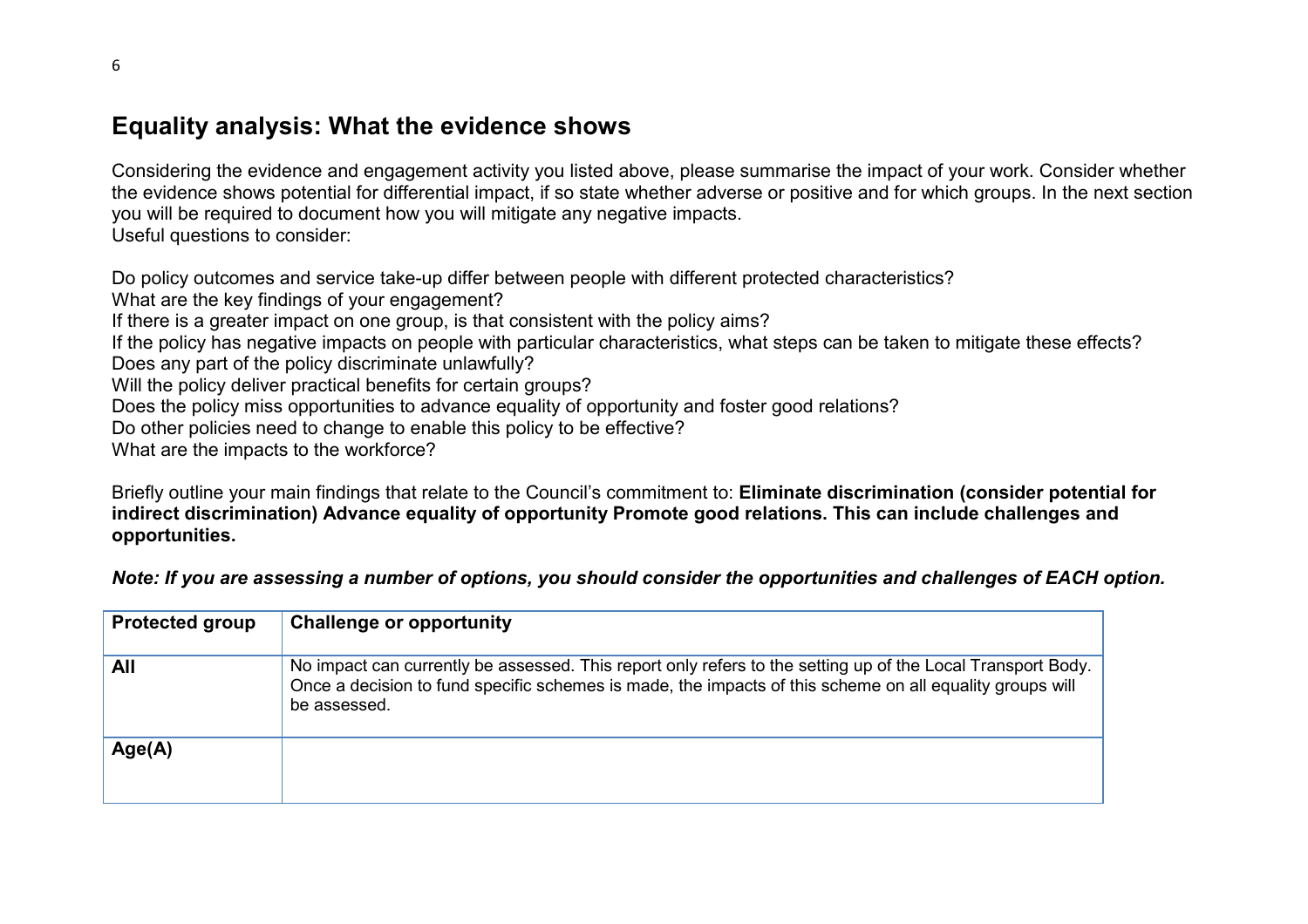| <b>Disability (D)</b>  |  |
|------------------------|--|
| Sex (S)                |  |
| <b>Race (including</b> |  |
| Gypsy &                |  |
| Traveller)(R))         |  |
|                        |  |
| <b>Gender</b>          |  |
| reassignment(GR)       |  |
|                        |  |
|                        |  |
| Marriage & civil       |  |
| partnership (MCP)      |  |
|                        |  |
| <b>Pregnancy &amp;</b> |  |
| maternity (PM)         |  |
|                        |  |
| <b>Religion and/or</b> |  |
| <b>Belief (RAOB)</b>   |  |
|                        |  |
| <b>Sexual</b>          |  |
| Orientation(SO)        |  |
|                        |  |
| <b>Carers</b>          |  |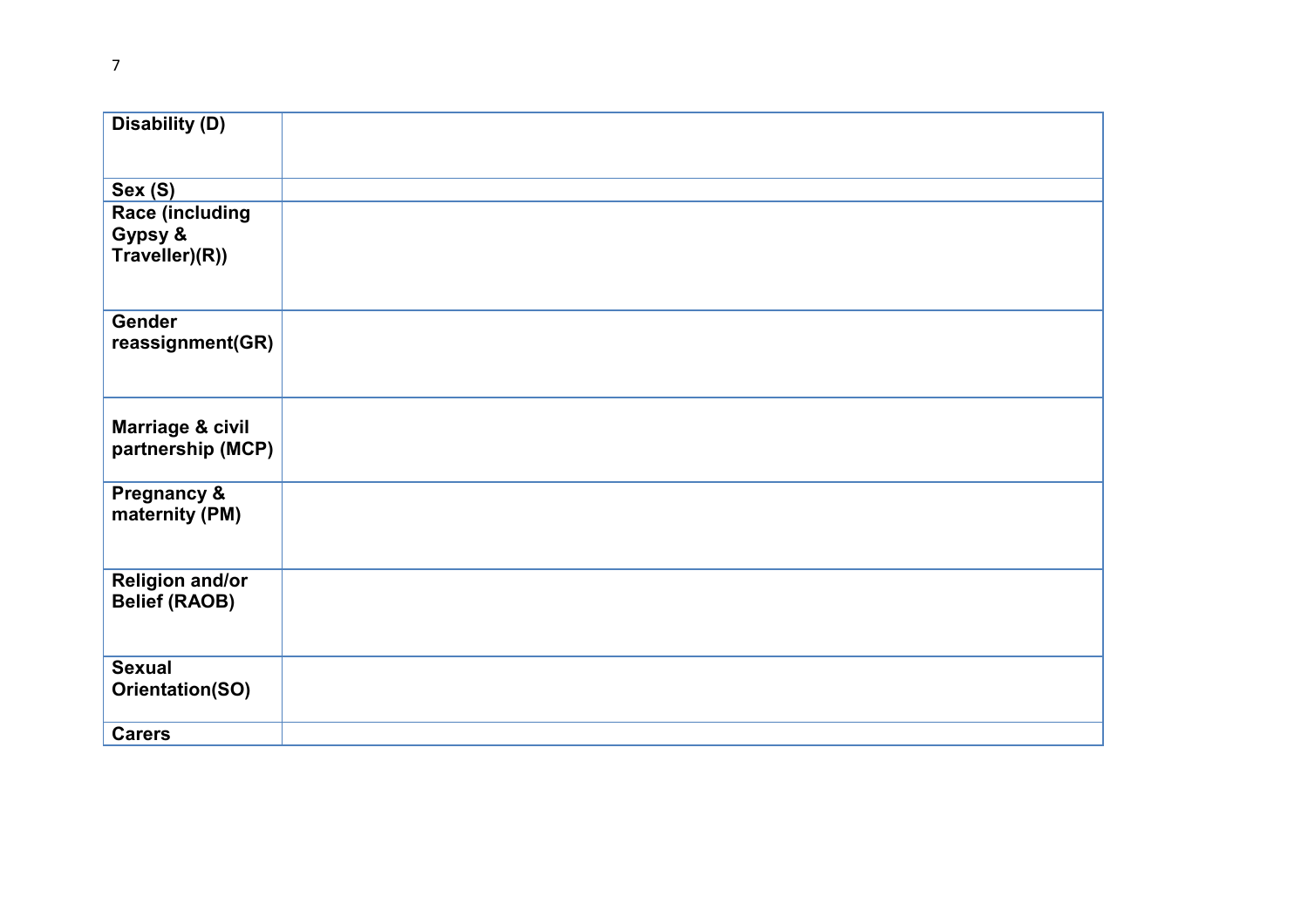# Strengthening actions: Outline what actions have been identified to mitigate the key findings identified above by protected group.

| <b>Potential/actual impact</b>                                                                                                                                                                                                                            | group (s)<br>affected | Protected   Proposed mitigating action(s) | <b>Accountability</b> | <b>Timeframe</b> |
|-----------------------------------------------------------------------------------------------------------------------------------------------------------------------------------------------------------------------------------------------------------|-----------------------|-------------------------------------------|-----------------------|------------------|
| No impact can currently be<br>assessed. This report only<br>refers to the setting up of the<br>Local Transport Body. Once<br>a decision to fund specific<br>schemes is made, the<br>impacts of this scheme on<br>all equality groups will be<br>assessed. |                       |                                           |                       |                  |

## Monitoring and Review

Please indicate what processes/actions will be put in place to keep this 'activity' under review.

| <b>Action</b>                                                                                                                                                                                                                                    | <b>Accountability</b> | <b>Timeframe</b> |
|--------------------------------------------------------------------------------------------------------------------------------------------------------------------------------------------------------------------------------------------------|-----------------------|------------------|
| No impact can currently be assessed. This<br>report only refers to the setting up of the<br>Local Transport Body. Once a decision to<br>fund specific schemes is made, the impacts<br>of this scheme on all equality groups will be<br>assessed. |                       |                  |